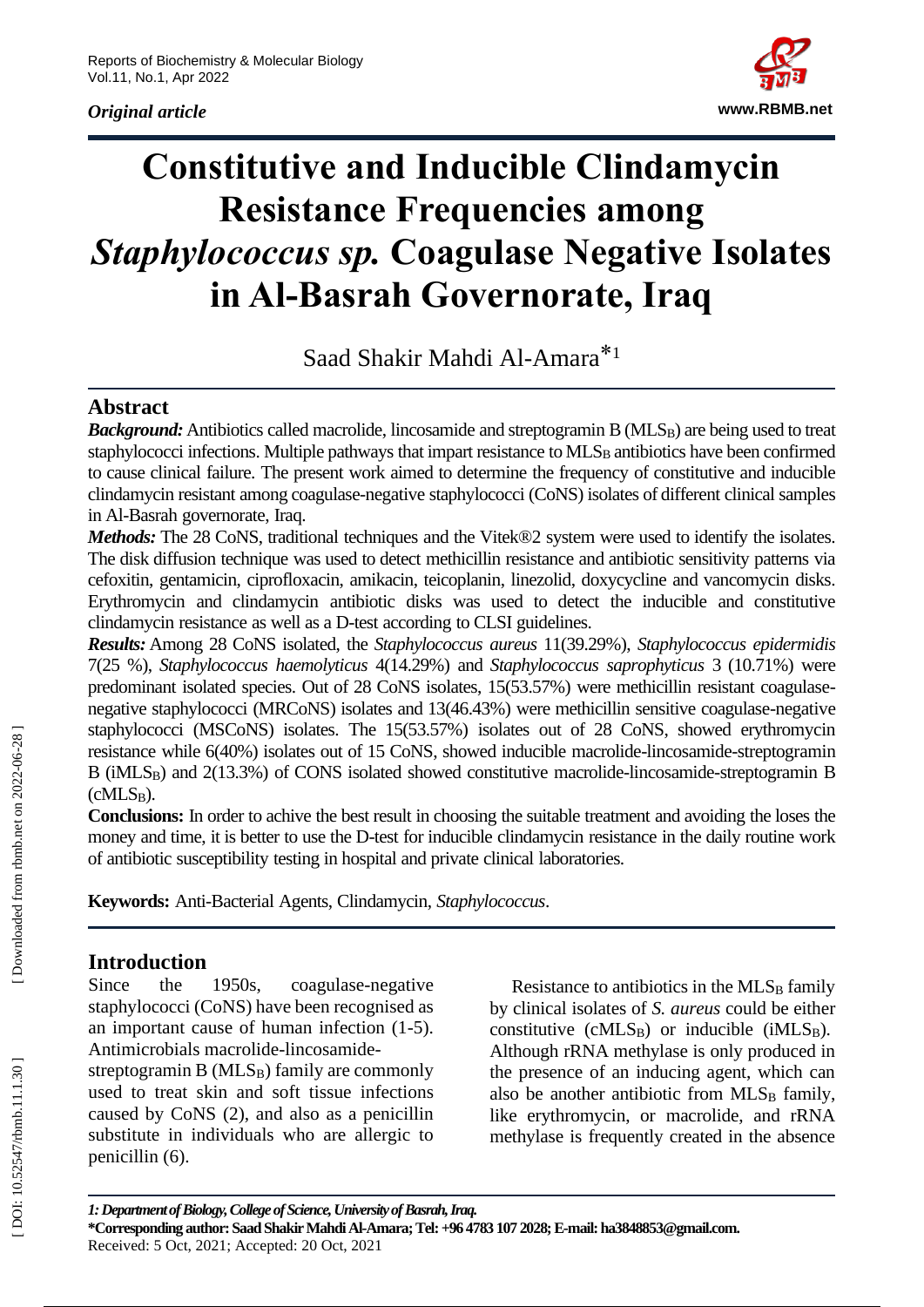of an inducing agent in constitutive resistance  $(7-10).$ 

Since erythromycin generates iMLS<sub>B</sub> resistance, when using an erythromycin disc in relatively close proximity to a clindamycin disc ( D -test) assists in capable of detecting this form of resistance in CoNS. Clindamycin treatment could fail if iMLS <sup>B</sup> resistance isn't established (9 -11). Therefore, current research used D -test to determine the frequency inducible clindamycin resistant among CoNS isolated isolates from different the clinical samples from Al -Basrah governorate, Iraq.

# **Materials and Methods**

#### *Ethical approval*

The research has been approved by research ethics committee of college of science, department of biology, university of Basrah (No:2018/212).

#### *Collection of specimens*

Through September -2019 to December -2019, a total of 160 samples were collected from different clinical samples distributed to pus  $(n= 40)$ , skin infections  $(n= 40)$ , surgical wounds ( $n=40$ ), and nose swabs ( $n=40$ ).

#### *Isolation and identification*

The coagulase -negative staphylococci (CoNS) strains were identified according to conventional methods of Freney et al. (11). The first and the second steps including the confirmed identify were done by Vitek ®2 system.

#### *Antibiotic sensitivity test*

Methicillin resistance was detected by using cefoxitin (30 μg; Mylan Teoranta Limited Company) disc according to method of CLSI - 2018 (12) .

#### *Antibiotic sensitivity pattern*

The gentamicin (10  $\mu$ g), ciprofloxacin (5  $\mu$ g), amikacin (30 µg), teicoplanin (30 µg), linezolid (30  $\mu$ g), doxycycline (30  $\mu$ g), and vancomycin  $(30 \,\mu g)$  were used to detect the sensitivity pattern according to CLSI -2015 (12).

#### *Constitutive and inducible clindamycin resistance*

Erythromycin (15 μg), antibiotics and (2 μg), and clindamycin was detected for inducible and constitutive resistance clindamycin according to guidelines of CLSI -2012 (13).

# **Results**

Total of 160 sample was collected from different clinical samples, through September to December 2019. The 70 (43.75%) samples were positive for bacterial growth, in which 17(24.3%) from pus, 21(30%) from skin infections, 14(20%) from surgical wounds and 18(25.7%) from nose swabs. While the 90(56.25%) samples have been recorded as negative bacterial growth. Identification of bacterial growth by using biochemical tests and Vitek ® 2 have been revealed different bacterial species. *Staphylococcus aureus:*  11(39.29%), *Staphylococcus epidermidis:*  7(25 %), *Staphylococcus haemolyticus:*  4(14.29%) and *Staphylococcus saprophyticus:* 3 (10.71%) were the most frequent bacterial species followed by *Staphylococcus* xylosus 1(3.57%), *Staphylococcus schleifericus* 1(3.57%), and *Staphylococcus warneri* 1(3.57%) (Fig. 1).

The out of 28 CoNS isolated, 15(53.57%) isolates consisted of 9(32.143%) *S. aureus*, 4(14.29%) *S. epidermidis,* and 2(7.143%) *S. haemolyticus* were only showed the methicillin resistance characterization when tested by cefoxitin (30 μg) according to CLSI guidelines (CLSI, 2012), while the another 13(46.43%) isolates including 2(7.143%) *S. aureus*, 3(10.71%) *S. epidermidis*, 2(7.143%) *S. haemolyticus*, 3(10.71%) *S. saprophyticus*, 1(3.57%) *S. xylosus*, 1(3.57%) *S. schleifericus,* and 1(3.57%) *S. warneri* were given methicillin sensitive characterization (Table 1).

Comparative evaluation result of the antibiotic susceptibility pattern showed that both MRCoNS and MSCoNS had the high percentage of sensitivity against all antibiotic that used in this study except the MRCoNS that were shown the high resistance against the Ciprofloxacin (Table 2).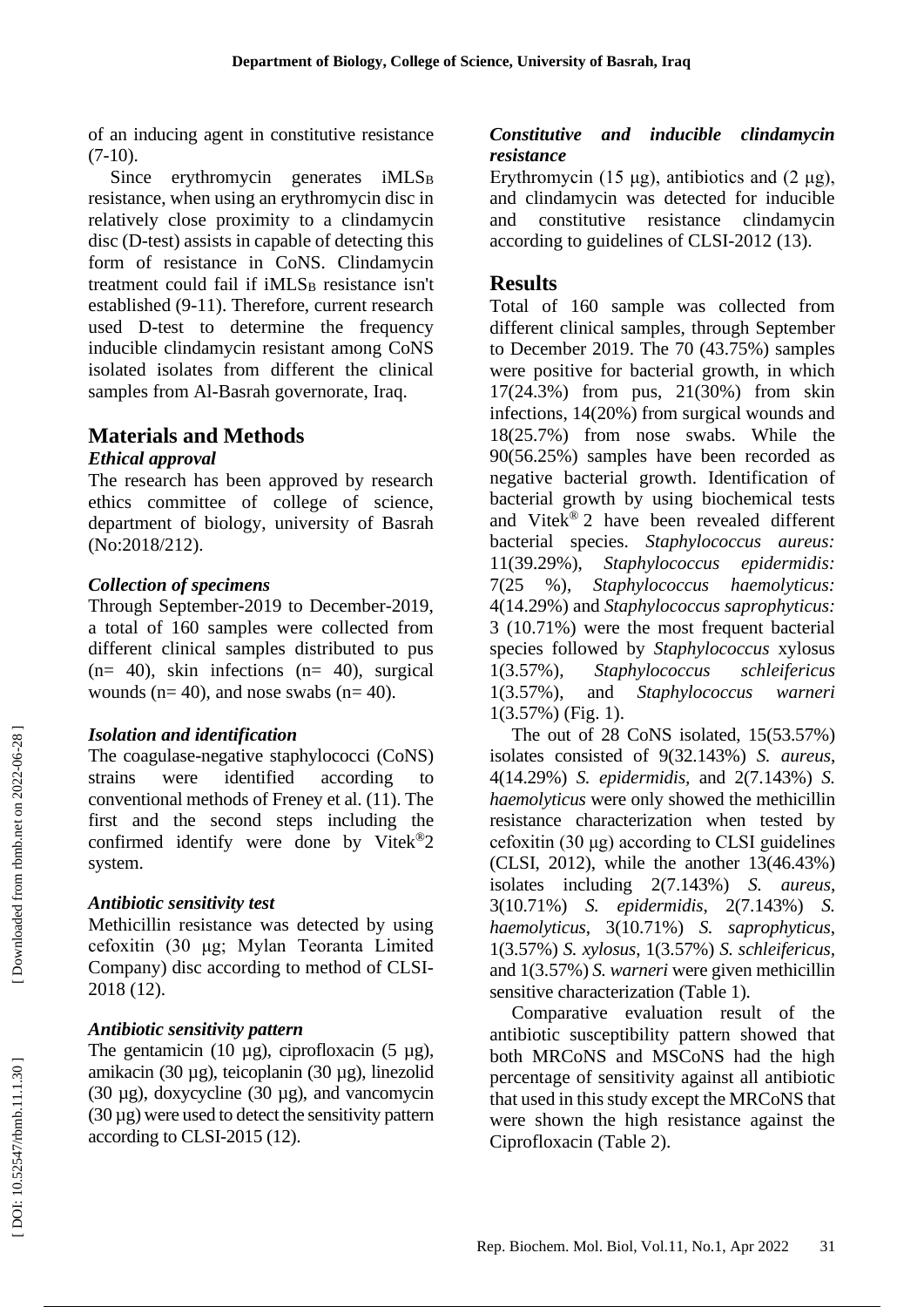From 15 isolates, the 6(40%) isolates were shown the inducible clindamycin resistance  $(iMLS_B)$  characteristic, while 2(13.3%) isolates was given constitutive clindamycin resistance (cMLS <sup>B</sup>) characteristic and 7(46.7%) isolates was shown MS phenotypes (Table 3).



Fig. 1. The frequency of bacterial species isolated.

| No.   | <b>Isolates</b>  | <b>Methicillin expression</b> | Isolates number |                |
|-------|------------------|-------------------------------|-----------------|----------------|
|       |                  | <b>MRCoNS</b>                 | <b>MSCoNS</b>   | and percentage |
|       | S. aureus        | $(32.143%)$ <sup>9</sup>      | 2(7.143%)       | 11 (39.29%)    |
| 2.    | S. epidermidis   | 4(14.29%)                     | 3(10.71%)       | 7(25%)         |
| 3.    | S. haemolyticus  | 2(7.143%)                     | 2(7.143%)       | 4(14.29%)      |
| 4.    | S. saprophyticus | ٠                             | 3(10.71%)       | 3(10.71%)      |
| 5.    | S. xylosus       | ٠                             | 1(3.57%)        | 1(3.57%)       |
| 6.    | S. schleifericus | ٠                             | 1(3.57%)        | 1(3.57%)       |
| 7.    | S. warneri       | ٠                             | 1(3.57%)        | 1(3.57%)       |
| Total |                  | 15 (53.57%)                   | 13 (46.43%)     | 28             |

| Table 1. Methicillin resistance distribution between Staphylococcus sp. |
|-------------------------------------------------------------------------|
|-------------------------------------------------------------------------|

**Table 2.** *Staphylococcus sp.* susceptibility pattern of antibiotic comparison among MRCoNS and MSCoNS.

|     |                           | <b>Methicillin expression</b> |                  |                  |                  |  |
|-----|---------------------------|-------------------------------|------------------|------------------|------------------|--|
| No. | <b>Antibiotics tested</b> | $MRCoNS^*$ N= 15              |                  | $MSCoNS**N=13$   |                  |  |
|     |                           | <b>Resistant</b>              | <b>Sensitive</b> | <b>Resistant</b> | <b>Sensitive</b> |  |
| 1.  | Gentamicin                | 4(26.7%)                      | 11 (73.3%)       | $1(7.7\%)$       | 12 (92.3%)       |  |
| 2.  | Amikacin                  | $2(13.3\%)$                   | 13 (86.7%)       | $\Omega$         | 13 (100%)        |  |
| 3.  | Linezolid                 | 1(6.7%)                       | 14 (93.3%)       | $\boldsymbol{0}$ | 13 (100%)        |  |
| 4.  | Doxycycline               | 3(20%)                        | 12 (80%)         | $1(7.7\%)$       | 12 (92.3%)       |  |
| 5.  | Teicoplanin               | $1(6.7\%)$                    | 14 (93.3%)       | $\boldsymbol{0}$ | 13 (100%)        |  |
| 6.  | Vancomycin                | ٠                             | 15 (100%)        | $\boldsymbol{0}$ | 13 (100%)        |  |
| 7.  | Ciprofloxacin             | 12 (80%)                      | 3(20%)           | 2 (15.38%)       | 11 (84.62%)      |  |

[Downloaded from rbmb.net on 2022-06-28]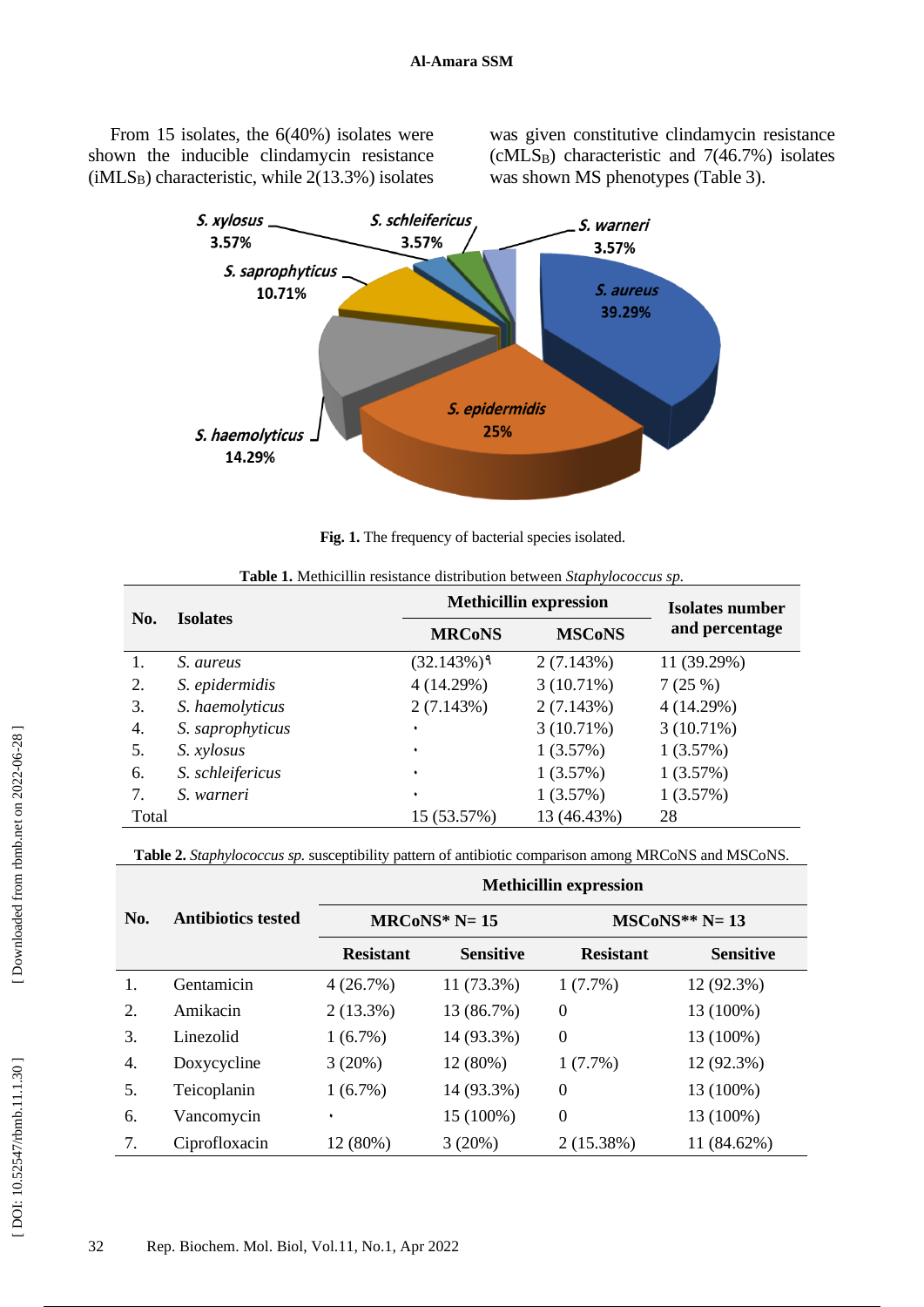|       | <b>Isolates</b><br>MRCoNS* | Pattern for Erythromycin-Clindamycin with D-test for MRCoNS resistant |                      |        |                      |                          |                     |
|-------|----------------------------|-----------------------------------------------------------------------|----------------------|--------|----------------------|--------------------------|---------------------|
| No.   |                            | $ER(S)$ and<br>CL(S)                                                  | <b>iMLSB</b>         |        | <b>MS</b> phenotypic |                          | <b>cMLSB</b>        |
|       |                            |                                                                       | $ER(R)$ and<br>CL(S) | D-test | $ER(R)$ and<br>CL(S) | D-test                   | $ER(R)$ and $CL(R)$ |
|       | S. aureus                  | ٠                                                                     | $2(13.3\%)$          | $^{+}$ | $5(33.3\%)$          | $\overline{\phantom{a}}$ | $2(13.3\%)$         |
| 2.    | S. epidermidis             | $\theta$                                                              | 3(20%)               | $+$    | $1(6.7\%)$           | $\qquad \qquad -$        | $\boldsymbol{0}$    |
| 3.    | S. haemolyticus            | $\overline{0}$                                                        | $1(6.7\%)$           | $^{+}$ | $1(6.7\%)$           | $\overline{\phantom{0}}$ | ٠                   |
|       |                            |                                                                       | 6(40%)               |        | 7(46.7%)             |                          | $2(13.3\%)$         |
| Total |                            |                                                                       | 15                   |        |                      |                          |                     |

Table 3. Methicillin resistant coagulase-negative staphylococci Sensitivity pattern for Erythromycin-Clindamycin with D-test.

# **Discussion**

Antibiotic susceptibility testing clinical isolate is frequently required to effective antimicrobial treatment infected individuals. This is especially crucial in view of increasing resistance and the development of multidrug resistant pathogens (15). The CONS strains, which are prevalent mucous and skin membrane pathogens, reported commonly as nosocomial infections. Antibiotic resistance, particularly the methicillin resistance, is challenge clinical treatment of these pathogens  $(16-18).$ 

MRSA has become one of the most frequent nosocomial infections. It is critical to diagnose MRSA early and implement an antimicrobial therapy strategy (19, 20). In this study 53.57% methicillin resistance was discovered in of the isolates tested (Table 1). In 2008 the United States, MRSA was found in 55.7 % and 48.7 % of inpatients and outpatients, respectively (21). Shoja et al. (22) was reported the prevalence of 41%. Koppad et al. (23) found a prevalence of 54.9%, and also 62.4% in MRSA reported from Iran (17) .

While in north India methicillin resistant was 38.8% (8). The varied MRSA frequency provided by different nations encourages targeted surveillance to collect local resistance data, which can lead to the most effective treatment (7, 20, 24). Resistance rates of CONS isolates to antibacterial in this study (shown in table 2) was lower than the result of study of Aghazadeh *et al.*, (17). However, the percentage of resistant was higher among

MRCONS isolates and this result was similar with the result of Khatoon and Jahan (8) .

Erythromycin is the most commonly given antibiotic for staphylococcal infections, both mild and severe. Because of the rising prevalence of erythromycin resistance, the therapeutic options for staphylococcal infections are becoming increasingly restricted. Clindamycin is the medication of choice for treating MRSA infections (23) and also ir is an excellent substitute for vancomycin. Its tolerability, affordability, excellent absorption, and ease of tissue penetration make it a necessary and exceptional good alternative for the treatment of patients (24). However, failure during therapy, which is mostly caused by inducible resistance phenotypes, is a significant concern in clindamycin treatment. A treatment choice cannot be made without appropriate antibiotic susceptibility testing, and that's where the D test becomes vital and crucial (25) .

In present study, out of 15 CONS isolates, 6(40%) showed resistance to erythromycin with D -test positive and inducible clindamycin resistance (iMLS <sup>B</sup>) was most predominant phenotype. While the MS phenotype and constitutive clindamycin resistance (cMLSB) were found to be  $2(13.3\%)$  and  $7(46.7\%)$ , respectively (Table 3). Study of Khan et al. (26) was reported the inducible MLSB phenotype was shown to be more common in MRSA isolates. Koppad et al. (23) found that both MRSA and MRCNS isolates have a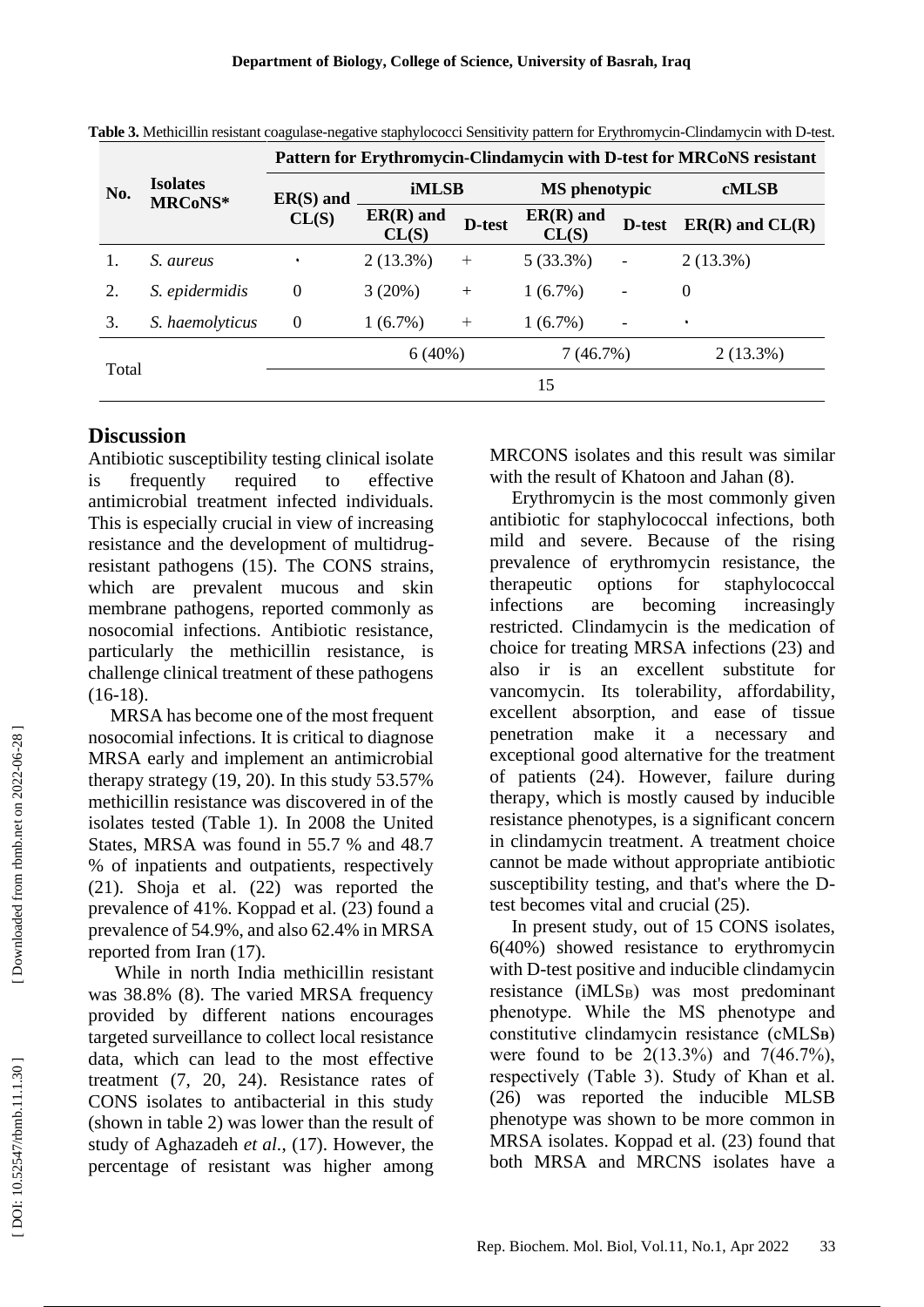significant frequency of constitutive and inducible MLS <sup>B</sup> phenotypes. While Date et al. (25) reported that the inducible  $MLS_B$ phenotype in MRCON was less than the MS phenotype and constitutive phenotype  $(cMLSB)$ .

For the treatment of MRSA infections, there are only a few options, with clindamycin. As a result, genuine clindamycin sensitivity may be determined by running a simple D -test on all erythromycin -resistant *staphylococcus* species (27). Clindamycin therapy failure can be significantly reduced by conducting this easy test on a regular basis (28).

# **References**

1. Bhakdi S, Tranum -Jensen J. Alpha -toxin of Staphylococcus aureus. Microbiol rev. 1991;55(4):733 -51.

2. Otto M. Staphylococcus colonization of the skin and antimicrobial peptides. Expert Rev Dermatol. 2010;5(2):183 - 195 .

3. Green BN, Johnson CD, Egan JT, Rosenthal M, Griffith EA, Evans MW. Methicillin -resistant Staphylococcus aureus: an overview for manual therapists. J Chirop Med. 2012;11(1):64 -76.

4. Turner NA, Sharma -Kuinkel BK, Maskarinec SA, Eichenberger EM, Shah PP, Carugati M, et al. Methicillin -resistant Staphylococcus aureus: an overview of basic and clinical research. Nature Rev Microb. 2019;17(4):203 - 218.

5. Abdullah -Al -Shoeb M, Huq S, Abul Kalam Azad M. Assessment of antibacterial efficacy of Lugol's iodine compared with commercial hand sanitizers of Bangladesh. Journal of World's Poultry Research . 2019;9(5):130 -137 .

6. Bora P, Datta P, Gupta V, Singhal L, Chander J. Characterization and antimicrobial susceptibility of coagulase-negative staphylococci isolated from clinical samples. J Lab Physicians. 2018;10(4):414 -419.

7. Sasirekha B, Usha MS, Amruta JA, Ankit S, Brinda N, Divya R. Incidence of constitutive and inducible clindamycin resistance among hospital associated Staphylococcus aureus. 3 Biotech. 2014;4(1):85 - 89.

8. Khatoon R, Jahan N. Evaluation of Prevalence of Inducible Clindamycin Resistance among Coagulase Negative Staphylococci (CoNS )

The D test for inducible clindamycin resistance should be added to the daily routine work of antibiotic susceptibility testing in hospital and private clinical laboratories, for achieving the best result, the suitable, fast, and cost -effective treatment and avoid the lose of the money and time.

# **Acknowledgements**

This work was supported by Department of Biology, College of Science, University of Basrah, Iraq. The author declare that they have no competing interests.

Isolated from Various Clinical Samples in a Tertiary Care Hospital of North India. International Journal of Current Microb Appl Sci, 2018;7(2):513 -522.

9. Chika E, Joseph NF, Chijioke E. Detection of constitutive and inducible -clindamycin -resistance in clinical isolates of Staphylococcus aureus from a Federal Teaching Hospital in Abakaliki, Nigeria. Epidemiology of multidrug-resistant organisms in South -East Nigeria. 2018;2(1):31 -34.

10. Malek -Jafarian M, Hosseini F, Ahmadi A. Pattern of Infection and Antibiotic Activity among Streptococcus agalactiae Isolates from Adults in Mashhad, Iran. Rep Biochem Mol Biol. 2015;3(2):89 -93.

11. Becker K, Heilmann C, Peters G. Coagulase negative staphylococci. Clin Microb Rev. 2014;27(4):870 -926.

12. Freney J, Kloos WE, Hajek V, Webster JA, Bes M, Brun Y, et al. Recommended minimal standards for description of new staphylococcal species. Subcommittee on the taxonomy of staphylococci and streptococci of the International Committee on Systematic Bacteriology. Int J Syst Bacteriol. 1999;49 Pt 2:489-502.

13. Institute, CLSI. Performance Standards for Antimicrobial Susceptibility Testing; Twenty - Third Informational Supplement. 28th edn. Edited by P. Wayne. Wanye, PA Clinical and Laboratory Standards Institute Antimicrobial, 2018.